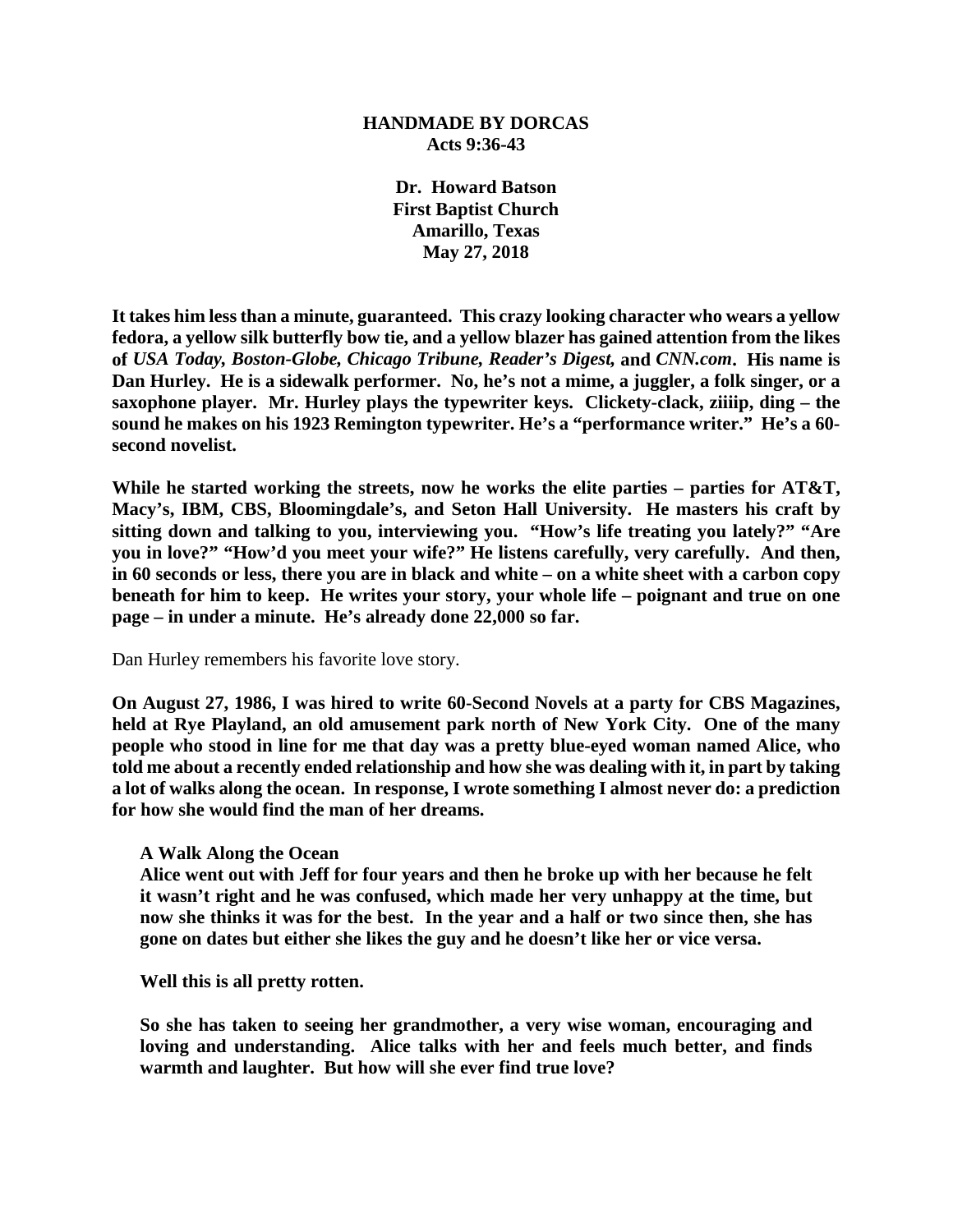**One day, after visiting her grandmother, Alice will go for a walk along the ocean, and she shall meet a man. He will ask her a question and the first thing she will think is, "Wow is this guy SOMETHING!" and they will talk and fall in love.**

**He might come from a ship. He might be swimming. He might be walking. Maybe he will fall from the sky, or maybe he will come from beneath the waves. But the important thing is he will come from the ocean after she goes to see grandma and isn't even thinking about a man.**

**For there are plenty of fish in the sea, and many men, too.**

**Later, through a course of coincidental meetings, Dan Hurley went on to marry Alice. Rye Playland is located directly on the ocean's bay. Indeed, she met him the first time sitting not twenty yards from the shore.** 

**The 60-second novelist is no novice. He was contributing editor for** *Psychology Today* **before he was a sidewalk Shakespeare. His book,** *The 60-Second Novelist***, hit #22 on Amazon.com. (Illustration from** *Homiletics***, May 2001, p. 11, additional information from www.instantnovelist.com)**

How would your story read? What would it look like to have your life summed up in a paragraph or two?

The truth of the matter is, whether we realize it or not, those around us can pretty accurately sum us up in just a sentence or two. Despite all the complexities of human character, the depth of human dimensions, and the multi-facets of mankind, the truth of the matter is that at the end of the day our lives can be summed up by most folk with a clickety-clack, ziiiip, ding – a 60-second summary.

Here in the Acts of the Apostles, Luke summarized – with a clickety-clack, ziiiip, ding – the life of a lady by the name of Tabitha or Dorcas – whichever you prefer to call her. Her life is summarized in 94 written words. We are told what Dorcas did, how she lived, died, then lived again.

Her name means "gazelle." Luke summarized her with this sentence, "this woman was abounding with deeds of kindness and charity, which she continually did."

Dorcas was one of those quiet servants, who worked week after week, year in and year out, in her church, hardly even noticed by those around her. Hardly even noticed, that is, until she is gone. She didn't have the ability to teach. Her leadership skills were not outstanding – if she had any at all.

But Dorcas didn't try to do what she couldn't do. She did do what she could do.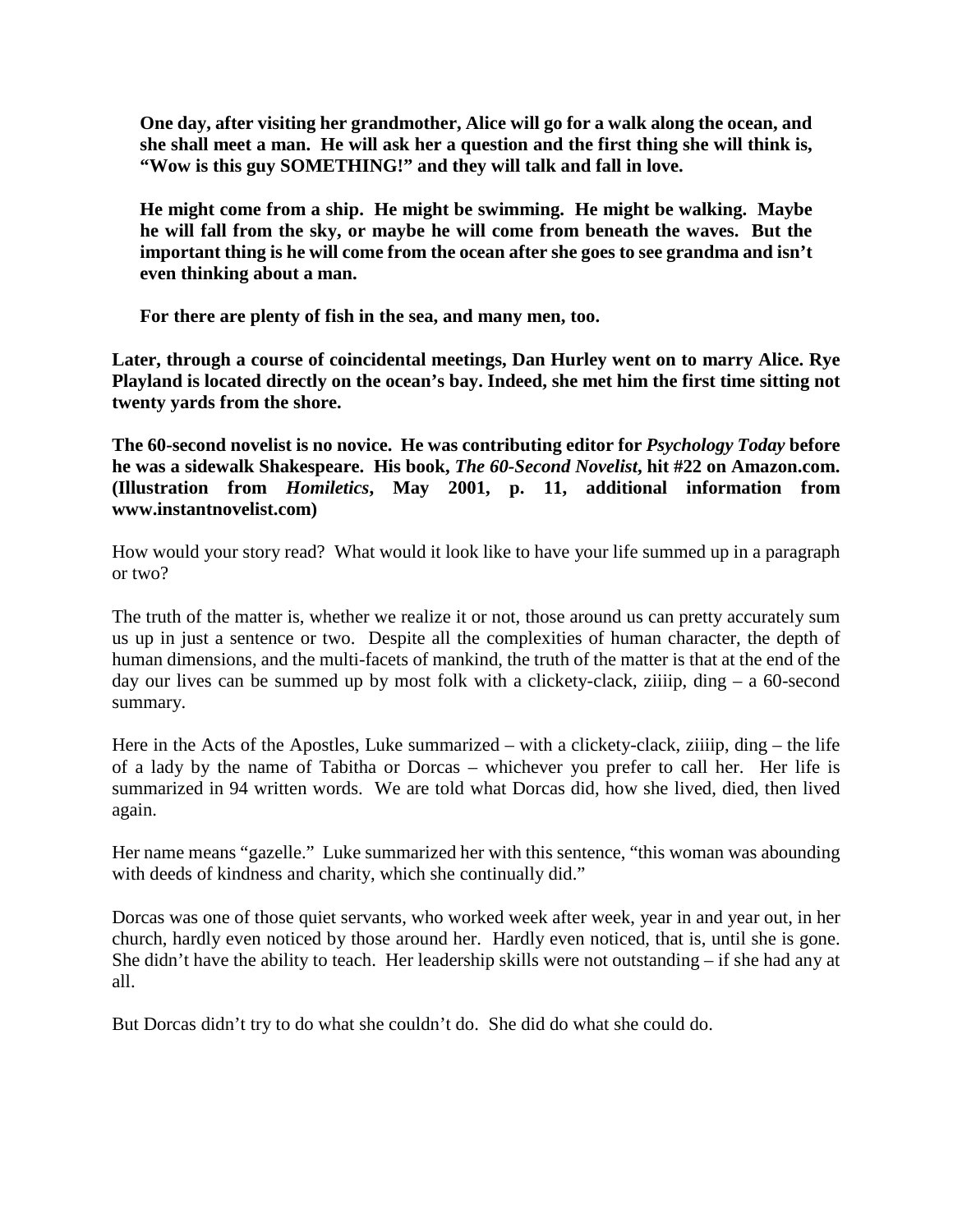Put another way, Dorcas does a lot for people, and she does it all the time. She takes time, all of the time, to serve others. She is loved and admired because of her servant-like spirit. She does what others  $can't = or at least won't = do$ .

Dorcas became sick and died. They washed her body in accordance with the Jewish custom of "purification of the dead," laying her in the upper room. Peter was in Lydda, which was only about ten miles away from Joppa. When the disciples learned that Peter was there, they sent two men – messengers – entreating him, begging him to come to Joppa right now. Don't delay.

When Peter arrived, they brought him to the upper room where he witnessed all the widows of Joppa weeping. As the widows wept, they displayed all of the robes and garments that Dorcas had made for them while she was alive. One widow showed her robe to another and said, "Look, look. Can you believe she spent all the time making this for me? I was down to just two tunics, and then Dorcas made me this one. It is my very favorite of the three."

Another widow chimed in, "I don't know how I would have made it without Dorcas. After my husband died, I didn't have any way to make a living and buying new clothes was out of the question. Then Dorcas showed up. She showed up with a new robe – this robe, one she'd made just for me."

They were thankful. They were weeping while they were remembering, remembering Dorcas's deeds.

Peter asked them all to leave, every last one of them. He knelt down and prayed, perhaps like he'd never prayed before. He turned to Dorcas's by now cold corpse, and he declared, "Tabitha, arise."

Look at the last sentence of verse 40. And she opened her eyes, and when she saw Peter, she sat up.

Peter presented her to the widows who had been so dependent upon her. And when the word spread that Dorcas was alive again – alive and well – many others in the city of Joppa "believed in the Lord" (verse 42). Dorcas was an indispensable member of that community.

Dorcas was indispensable. The widows were weeping, displaying what she had done to make their life bearable. And everyone was pondering the same point: What are we going to do without Dorcas? How is anybody going to be able to replace Dorcas?

To be sure, the early church would have survived without this little-known lady who sewed garments for the widows. But don't say for one moment that her death wouldn't have made a difference. Don't say for a moment that the church in Joppa wouldn't have been weaker. And don't you dare say that just anyone could have done what Dorcas did.

Because they couldn't. And everyone knew it. And the widows were weeping because Dorcas is irreplaceable. She is indispensable.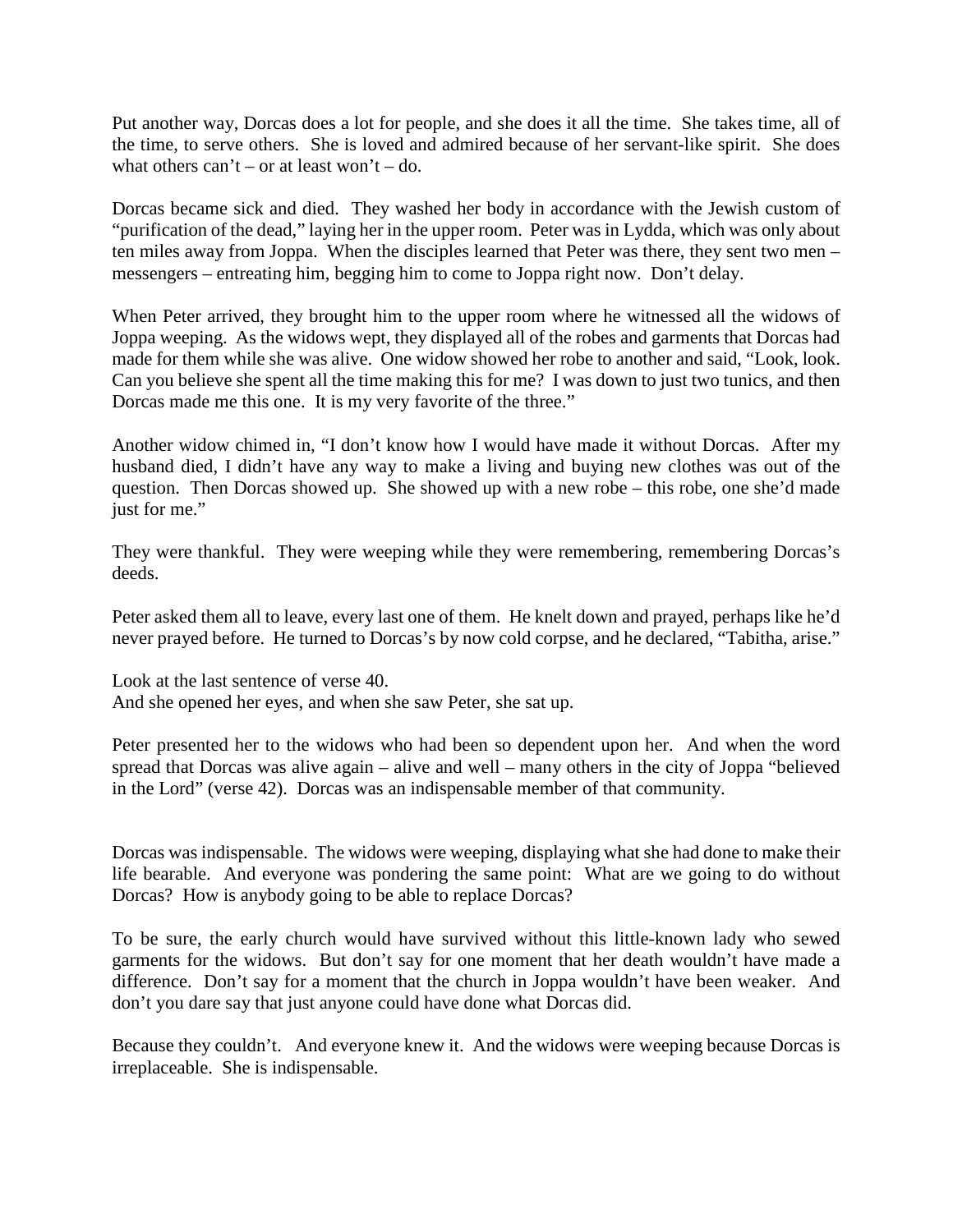Thank God Peter brings her to life again.

Think about the one person who was present at just the right moment when you needed someone the most – someone whose presence really changed your life. Who could have replaced that person? Probably no one. They probably were absolutely indispensable to you at the moment.

If Dan Hurley were to write your short story with a clickety-clack, ziiiip, ding, what would he write about you?

Luke told us that Dorcas was a one-of-a-kind servant for Christ, a one-of-a-kind servant for Christ's church. When your time comes, when your day dawns and they are washing your body and laying it in the upper room, when they gather around your cold corpse, what will those in the community of Christ say about you? Will they say, like they did about Dorcas, "Look what she did for me." "Did I tell you about the time he...." "You know, I remember the time that he...." "I'll forever be in her debt because she...."

On and on the stories went about Dorcas. What stories will your brothers and sisters in Christ share about you and what you meant to them?

There are some of you who work so hard for Christ's kingdom, so hard for First Baptist Church – for your brothers and sisters in Christ here – that should death seize you away from us, indeed, there would be a valley of void, a mountain of deeds undone. We would wring our hands like the widows and say, "What are we going to do without him?" "Who will ever fill her shoes? She was one-of-a-kind."

You may not know it, but you could be sitting next to Dorcas, even today. The person on the pew right beside you may serve and love others in such a way that she has made a real difference. Even as I prepared the sermon this week, I was reminded of two specific ministries in our church that mirror the work of Dorcas.

The first ministry is called "Hemmed in Prayer." Since 2010, those involved in this ministry have sewn 1,450 garments. Many of those garments find their way to orphanages in Kenya or to the many places First Baptist goes on mission. They sew and they pray; they pray and they sew. And there are orphans who can hold up a piece of clothing and say, "Look what she did for me. I was naked, and you clothed me." As you do it unto the least of these, you have done it unto the Christ. Here is a garment sewn by a Dorcas at First Baptist Church of Amarillo. It will most likely to go to a faraway land to help somebody that our Dorcas doesn't even know.

Or there is yet another ministry called "Yarns of Hope." This groups knits, crochets, and sews shawls and blankets to help those who have a chronic illness or cancer. Pillows are made for breast cancer survivors. And a unique hand muff to help those suffering from Alzheimers. This is a prayer shawl, crocheted by Yarns of Hope. Someone, somewhere, forgotten by so many, has been remembered by these ladies who not only cover bodies with blankets, but hearts with prayers.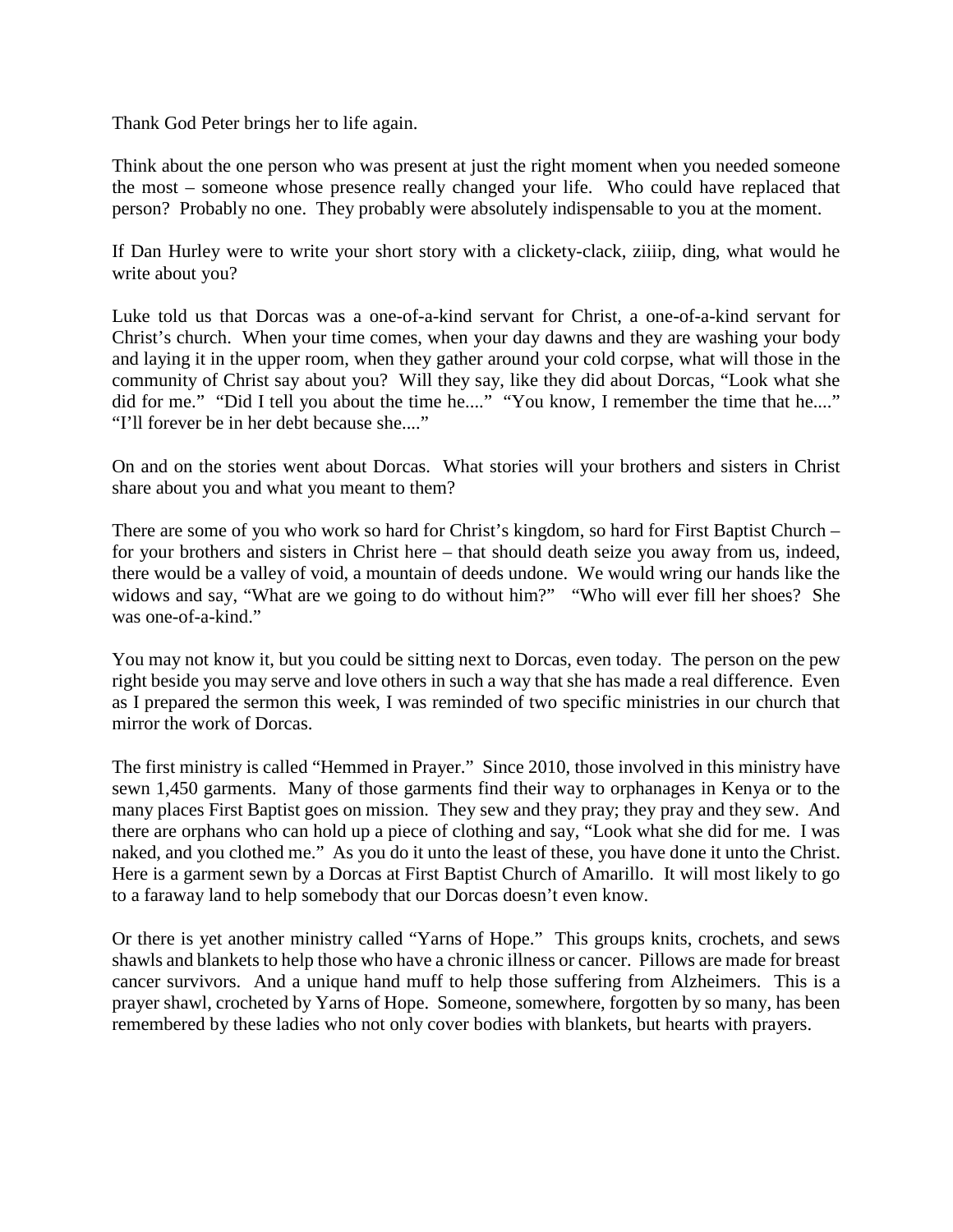One of the most interesting things about the story is that Dorcas really doesn't stand out as a leader. She's not an apostle. She's not a prophet. She is simply a servant. A servant who made a difference every single day. A servant who showed the love of Christ in small ways.

Showing the love of Christ in small ways carries a big result.

**Jamie Winship stood before the Islamic court. The question was posed. "Do you understand the charge against you?"** 

**"Yes, I do. But I said and did nothing to intentionally offend the tenets of Islam." I spoke slowly, Jamie remembers, wanting to pronounce each word correctly in the local dialect.**

**"You are not permitted to defend yourself," shouted one of the university deans. "You are here to understand why it is you are facing 10 years in prison and to learn what happens to infidels who spread lies about religion among idealistic students."**

**Leaning forward in his chair to deliver his vitriolic remarks, the dean did little to hide his hatred for myself and the other two Christians who taught in the predominantly Muslim university in Asia. There was little doubt in my mind that he was the one who had gone to the Islamic leadership of the city and filed the charges against us.**

**Ten years in a foreign prison. The very real possibility of that struck me with a force that made it difficult to breathe. I felt as if the room was closing in on me and at any moment I might faint.**

**Why was this happening? I had left a successful career in the United States as a police officer to follow God into full-time missions, and where do I find myself? Facing prison. The irony of the situation pained me....**

**"May I be permitted to say something?"**

**An audible gasp escaped from several in the room.... I recognized the speaker as the newly appointed dean of the teacher training division of the university....**

**"As most of you, I have just completed my Ph.D. from a university in the United States and am now a dean." The man spoke with perfect English when announcing his laudable accomplishment, in an effort I surmised, to establish his right to refute the accusing dean. The florid cheeks of the other proved that he had been effective.**

**"When I arrived in the United States as a new student, I was accompanied by my wife and daughter. As you can guess, I was terrified and my English was not very good.... Then one evening, two young men knocked on my door. Without even waiting for me to speak, they told me they understood how difficult it was coming from another country and not understanding the culture and language. They said they would take me around campus and show my wife where to shop and help me in any way they could. And they did. Those two men saved my career, and they didn't even know who I was."**